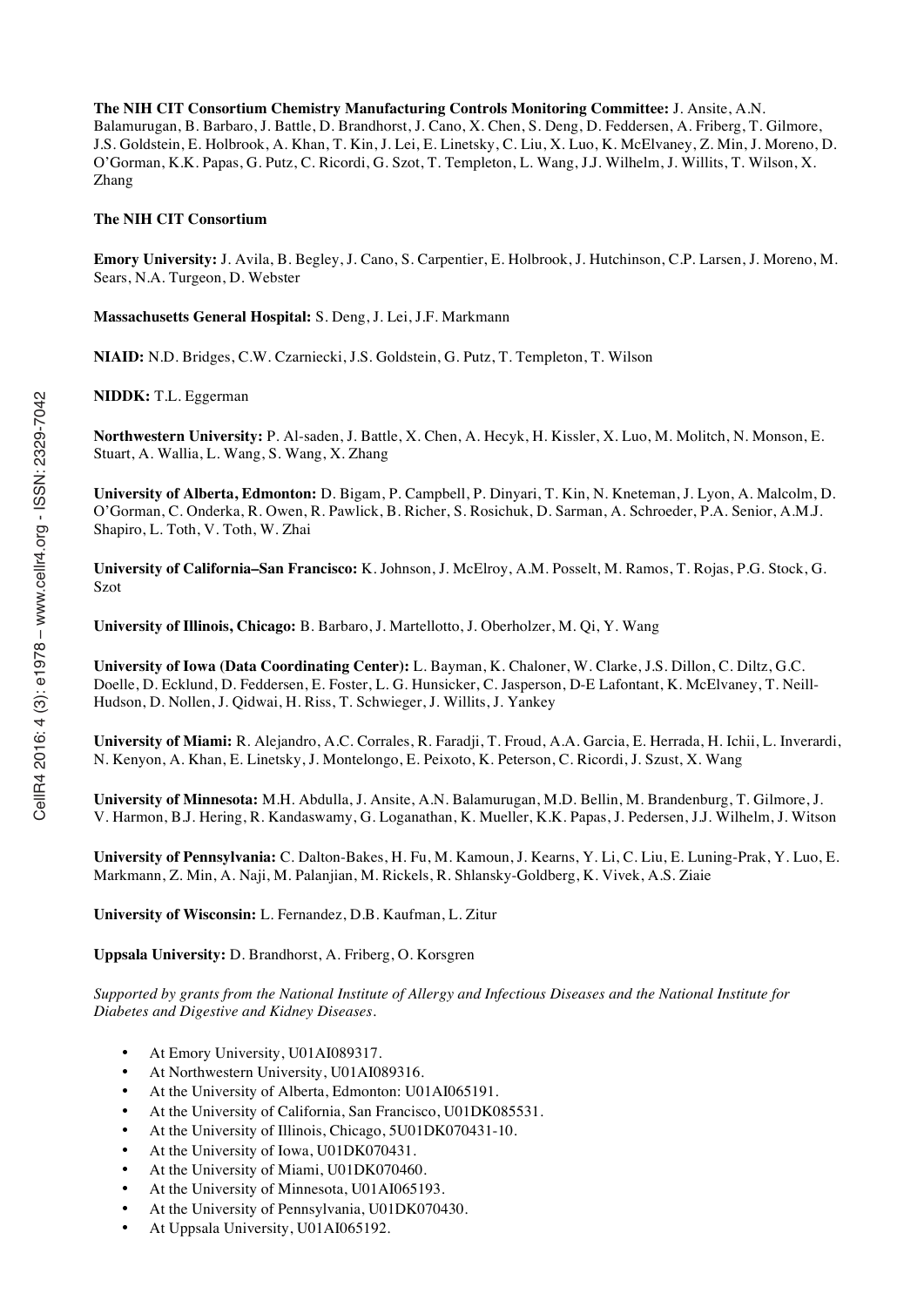*In addition, the study was supported by the following GCRC and CTSA awards:*

- At Emory University: UL1TR000454.
- At Northwestern University: 5UL1RR025741 and 8UL1TR000150.
- At the University of California, San Francisco, UL1TR000004.
- At the University of Illinois, Chicago, UL1TR000050.
- At the University of Miami: 1UL1TR000460.
- At the University of Minnesota: 5M01-RR000400 and UL1TR000114.
- At the University of Pennsylvania: UL1TR000003.

Address correspondence to: Camillo Ricordi MD, Chairman, CIT Steering Committee, ricordi@miami.edu

## **To cite this article**

*Raw Material Specification, Pulmozyme (dornase alfa), 2.5 mL/vial, 1 mg/mL – Standard Operating Procedure of the NIH Clinical Islet Transplantation Consortium*

CellR4 2016; 4 (3): e1978